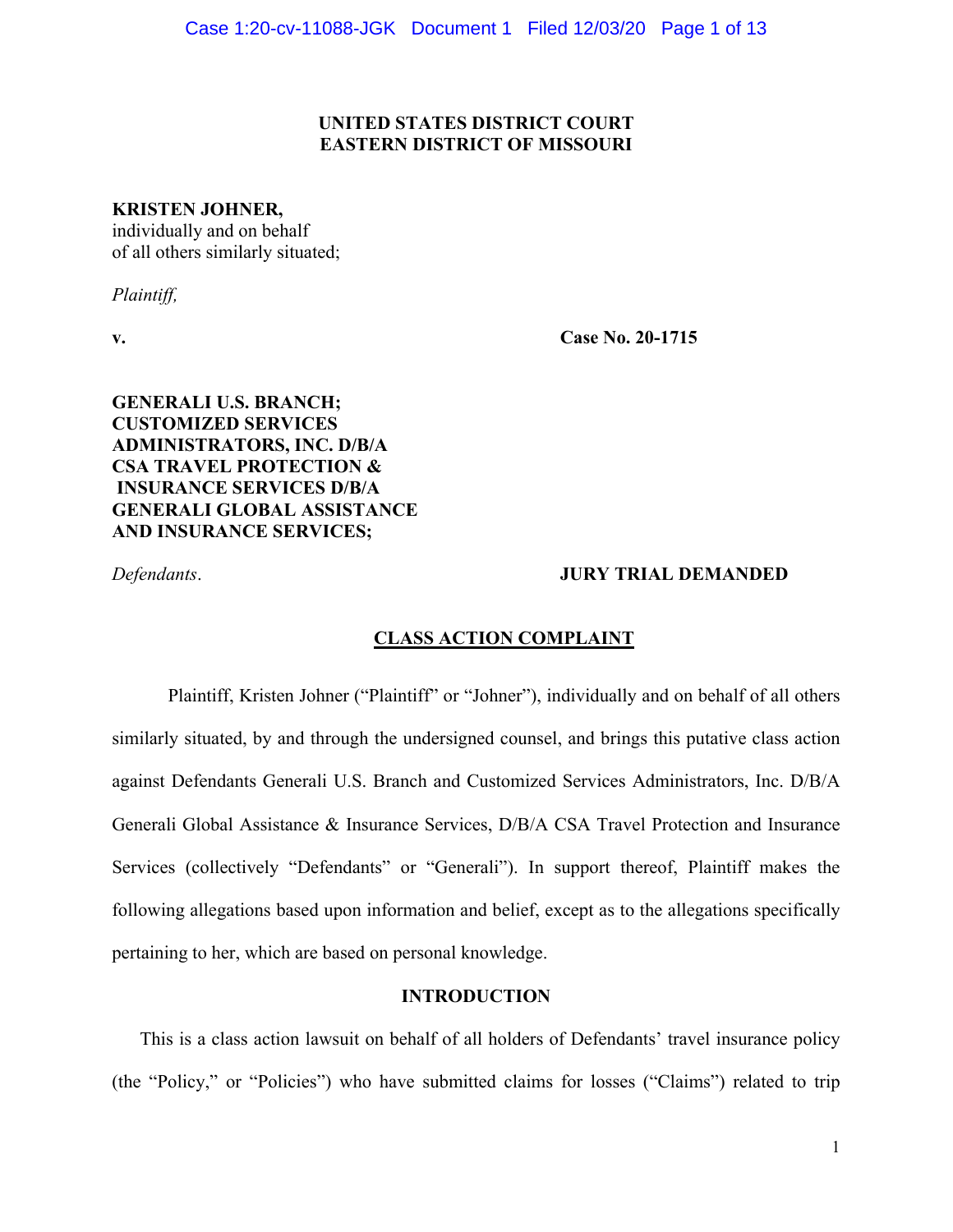#### Case 1:20-cv-11088-JGK Document 1 Filed 12/03/20 Page 2 of 13

cancellation, interruption, or delay in the year 2020 which were subsequently denied by Defendants.

1. Defendants have caused substantial harm to Plaintiff and the proposed class by wrongfully denying valid Claims submitted for losses covered under the Policy (attached hereto as **Exhibit A**).

# **PARTIES**

- 2. Plaintiff Kristen Johner is an individual and citizen of the United States residing in the City of St. Louis in St. Louis County, Missouri.
- 3. Defendant Generali U.S. Branch (Defendant "Generali U.S.") is a Maryland corporation with its principal place of business located in New York, New York.<sup>[1](#page-1-0)</sup>
- 4. Defendant Customized Services Administrators, Inc. D/B/A CSA Travel Protection and Insurance Services  $D/B/A$  Generali Global Assistance & Insurance Services<sup>[2](#page-1-1)</sup> (Defendant "CSA") is a California corporation with its principal place of business located in San Diego, California.
- 5. Together, Defendants Generali U.S. and CSA may hereinafter be referred to and/or treated collectively as "Generali" (or "Defendants"), except where either is addressed distinctly.
- 6. Both Defendants Generali U.S. and CSA maintain the same registered agent in Missouri, CSC-Lawyers Incorporating Service Company, who can be served at 221 East Bolivar Street, Jefferson City, Missouri, 65101.

<span id="page-1-0"></span><sup>&</sup>lt;sup>1</sup> Generali Group is licensed to do business in all 50 states as well as in the District of Columbia.

<span id="page-1-1"></span><sup>&</sup>lt;sup>2</sup> CSA Travel Protection and Insurance Services is alternatively/previously known as Generali Global Assistance  $\&$ Insurance Services in five (5) states: Arkansas, Hawaii, Indiana, Maine, and Utah.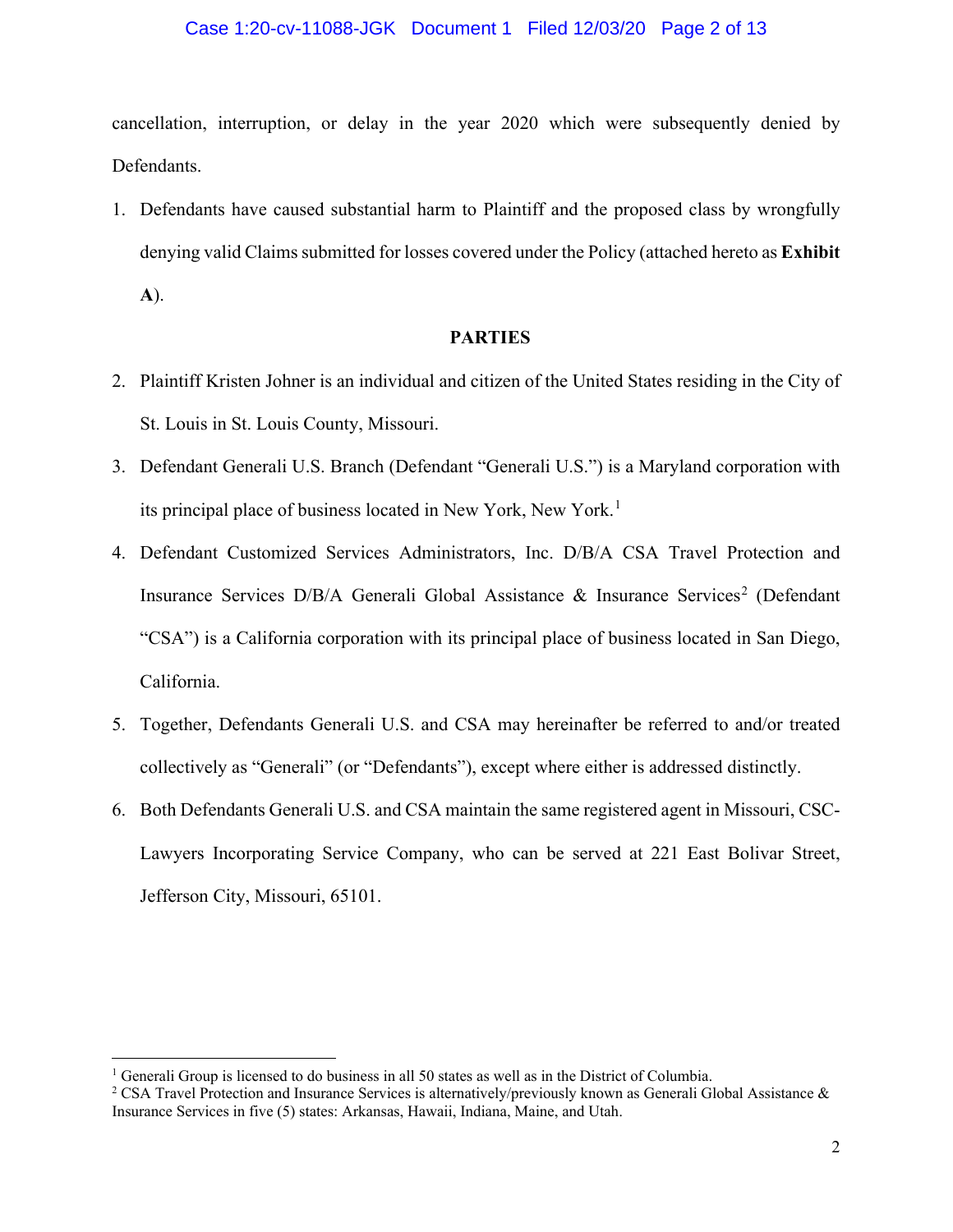#### **JURISDICTION AND VENUE**

- 7. This Court has jurisdiction over this action pursuant to 28 U.S.C. §1332(d)(2)(A), as modified by the Class Action Fairness Act of 2005, because at least one member of the Class is a citizen of a different state than Defendant; there are more than 100 members of the Class; and upon information and belief the aggregate amount in controversy exceeds \$5,000,000.00 exclusive of interest and costs.
- 8. This Court has personal jurisdiction over Defendants because at all relevant times they have purposefully availed themselves of the benefits and protections of Missouri by continuously and systematically conducting business so substantial as to render it essentially at home in Missouri.
- 9. Pursuant to 28 U.S.C. § 1391, venue is proper because a substantial part of the events or omissions giving rise to the claims alleged herein occurred or originated in this District.

### **FACTUAL BACKGROUND**

#### *Plaintiff Plans Her Honeymoon Trip*

- 10. On February 15, 2020, Plaintiff reserved travel accommodations for her honeymoon, which included a fourteen (14) night stay at a vacation rental house in the Manuel Antonio community of the harbor town Quepos in the Puntarenas province of Costa Rica. The honeymoon trip was scheduled for approximately seven (7) months later; specifically, for September 8, 2020 – September 22, 2020.
- 11. Plaintiff paid, via VRBO.com, an upfront fee of \$1,335.88 to the rental house owner to secure the reservation on February 15, 2020. Concurrent with and in addition to this expense, also through VRBO.com, Plaintiff applied for and obtained, for an additional one-time premium payment of \$152.44, Defendants' Policy. *See* **Exhibit B**, the VRBO Receipt.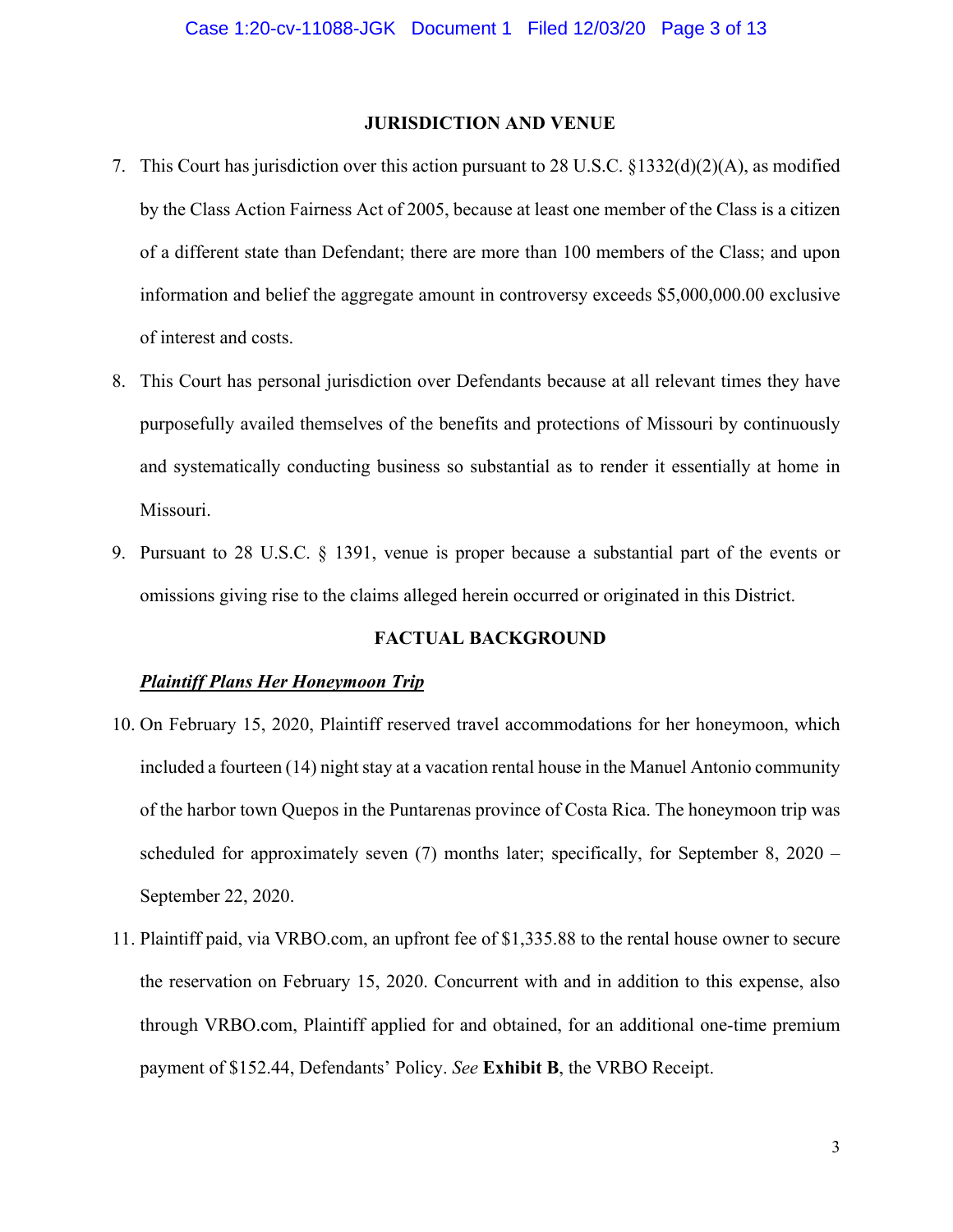12. Plaintiff received from Defendants, via email, a PDF copy of the Policy in a Confirmation Letter (attached hereto as **Exhibit C**). The Policy Confirmation Letter included a Schedule of Benefits;<sup>[3](#page-3-0)</sup> and, most importantly, it stated a maximum insurance coverage limit of \$2,478.75 provided under the Policy for "Trip Cancellation." *See* Exhibit C.

# *The Novel Coronavirus and COVID-19 Disease*

- 13. Infection with the new coronavirus (severe acute respiratory syndrome coronavirus 2, or SARS-CoV-2) causes coronavirus disease 2019 (COVID-19).<sup>[4](#page-3-1)</sup>
- 14. The first COVID-19 death in the U.S. occurred on February 29, 2020, more than two weeks after Plaintiff had already booked her September honeymoon trip and paid the above-detailed reservation fee of \$1,335.88.
- 15. On March 11, 2020, COVID-19 was declared a global pandemic by the World Health Organization, which expressed deep concern that the "uncontained global spread of the virus" was alarmingly severe.<sup>[5](#page-3-2)</sup>
- 16. On March 16, 2020, Costa Rica's President Carlos Alvarado declared a State of Emergency due to coronavirus and announced the closure of its borders to all foreigners and non-residents, effective March 18, 2020.<sup>[6](#page-3-3)</sup> The ban was, at the time, set to last until April 12. Because Plaintiff's trip was not until September, she did not cancel it.

<span id="page-3-0"></span><sup>3</sup> Including Plaintiff's Policy Number, 20046W1738; Product Code, G-250HA; and other details and services. *See*  Exhibit C.

<span id="page-3-1"></span><sup>4</sup> Mayo Clinic Staff, *Coronavirus Disease 2019 (COVID-19)*, MAYOCLINIC.ORG,

https://www.mayoclinic.org/diseases-conditions/coronavirus/symptoms-causes/syc-20479963. 5 Jackie Salo, *World Health Organization Declares Coronavirus a Pandemic*, NEW YORK POSt (Mar. 11, 2020,

<span id="page-3-2"></span>

<sup>12:49</sup> PM), https://nypost.com/2020/03/11/world-health-organization-declares-coronavirus-a-pandemic/. 6 Alejandro Zuniga, *Costa Rica Declares State of Emergency Due to Coronavirus; Will Close Borders to Foreigners* 

<span id="page-3-3"></span>*and Non-Residents*, THE TICO TIMES (Mar. 16, 2020), https://ticotimes.net/2020/03/16/costa-rica-declares-state-ofemergency-due-to-coronavirus-will-close-borders-to-foreigners-and-non-residents.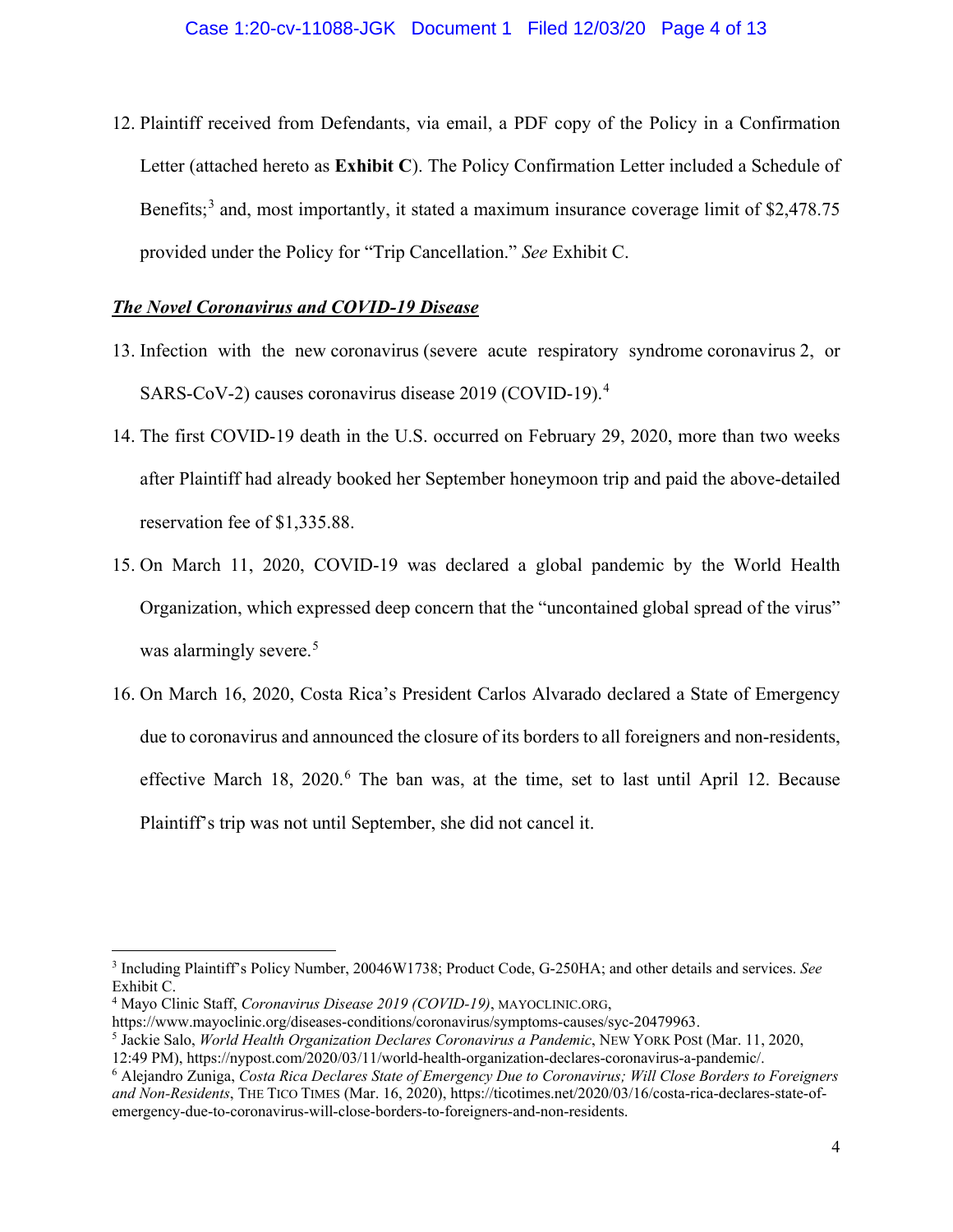- 17. On March 18, 2020, the day Costa Rica closed its borders, the country's first COVID-19 death occurred.[7](#page-4-0)
- 18. On March 25, the Costa Rican Tourism Institute general manager Alberto Lopez stated: "The economic impact has no comparison, nor any previous reference. We will have a season of zero visitation and zero economic income, which we hope will, in the best of cases, last at least three months."
- 19. On May 30, 2020, Costa Rica extended the border closures through June 30, 2020.[8](#page-4-1)
- 20. On June 26, 2020; however, Costa Rica announced that the country's borders would only reopen to tourists from Europe and Canada on August 1, 2020.<sup>[9](#page-4-2)</sup>
- 21. Finally, on July 20, 2020, an update from Costa Rica's National Emergency Commission restated that the country's borders remained closed to tourists.<sup>[10](#page-4-3)</sup> (It was not until August 19, 2020, that the Costa Rican Tourism Board announced plans to reopen the country's borders to U.S. tourists beginning in September of 2020; however, even so, only residents of the following six (6) states would be allowed entry: New York, New Jersey, New Hampshire, Vermont, Maine and Connecticut.)<sup>[11](#page-4-4)</sup>

<span id="page-4-2"></span>4:36 AM), https://www.garda.com/crisis24/news-alerts/354691/costa-rica-borders-to-reopen-to-tourists-on-august-1-update-8 (stating that the country's borders would only reopen on August 1 to tourists from certain destinations).

<span id="page-4-0"></span><sup>7</sup> Karla Baquero, Coronavirus Covid-19 Costa Rica: 116.363 Casos Confirmados al 7 de Noviembre, LAREPUBLICA.NET (Mar. 6, 2020, 2:48 PM), https://www.larepublica.net/noticia/ya-estan-confirmado-el-primercaso-de-coronavirus-en-costa-rica.<br><sup>8</sup> Garda World News Alerts, *Costa Rica: Authorities Extend Border Closures Through June 30/Update 6*,

<span id="page-4-1"></span>GARDA.COM (May 30, 3030, 11:04 PM), https://www.garda.com/crisis24/news-alerts/347016/costa-rica-authoritiesextend-border-closures-through-june-30-update-6.<br><sup>9</sup> Garda World News Alerts, *Costa Rica: Borders to Reopen to Tourists on August 1*, GARDA.COM (Jun. 27, 2020,

<span id="page-4-3"></span><sup>10</sup> Garda World News Alerts, *Costa Rica: Authorities Update COVID-19 Restrictions July 20-31/Update 10*, GARDA.COM (Jul. 22, 2020, 12:18 AM), https://www.garda.com/crisis24/news-alerts/361971/costa-rica-authoritiesupdate-covid-19-restrictions-july-20-31-update-10 (stating also that "airports [were] due to resume operations in August" but offering no further details.)

<span id="page-4-4"></span><sup>&</sup>lt;sup>11</sup> Alejandro Zuniga, *Requirements for U.S. Tourists to Enter Costa Rica (and Some Thoughts)*, THE TICO TIMES (Aug. 19. 2020), https://ticotimes.net/2020/08/19/requirements-for-u-s-tourists-to-enter-costa-rica-and-somethoughts.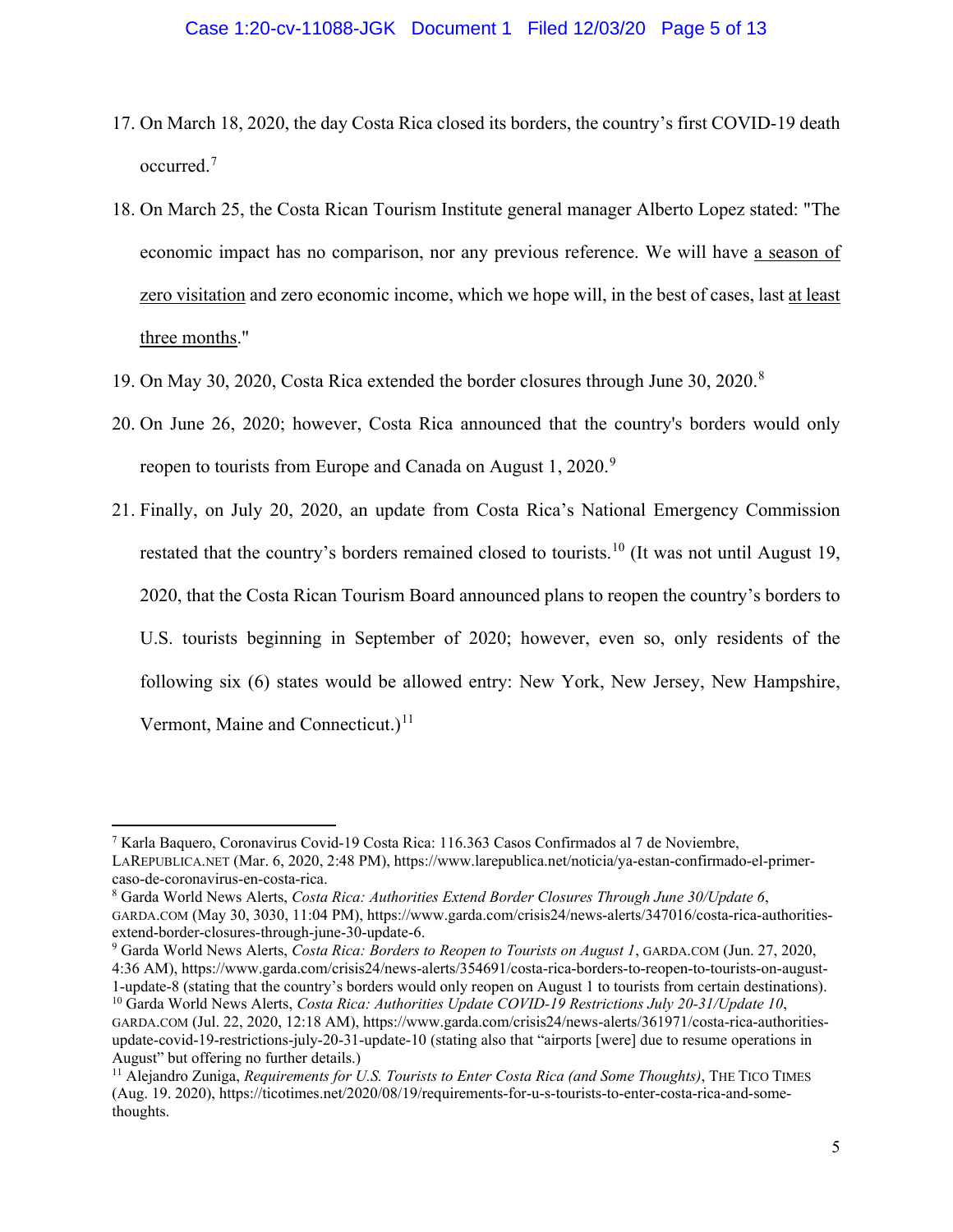## *Plaintiff is Finally Forced to Cancel Her Honeymoon Trip*

- 22. The following day, on July 21, 2020, Plaintiff messaged the vacation rental house owner to confirm that Plaintiff would have to cancel her honeymoon trip to Costa Rica. Plaintiff asked the house owner's advice as to whether Plaintiff needed to cancel via VRBO.com. The house owner suggested that, because Plaintiff had purchased the Policy via VRBO.com when Plaintiff booked the accommodations, Plaintiff should cancel via VRBO.com so that she could submit a proper claim with Defendants to recover, under the Policy, the \$1,335.88 that she had expended on the trip by that point. *See* **Exhibit D**, VRBO Cancellation.
- 23. Plaintiff's Trip was cancelled due to a quarantine, within the meaning of the Policy and everyday use of the word, and also as a result of the COVID-19 natural disaster making Plaintiff's accommodations inaccessible. As a result, Plaintiff incurred losses in the form of forfeited, prepaid, non-refundable, non-refunded, unused payments.
- 24. In accordance with Defendants' Policy, Plaintiff submitted a Claim for her losses as covered under the Policy. Plaintiff received a letter from Defendants via email on July 30, eight (8) days after her trip cancellation, denying her Claim in full. *See* **Exhibit E**, Claim Denial.
- 25. The Claim Denial stated that Plaintiff's losses were not covered under the Policy because they were "not due to an event that is covered by the plan [Plaintiff] purchased" and that, among other things, "the Coronavirus outbreak is considered a foreseeable event under any plans purchased on or after January 29, 2020." *Id*.
- 26. Finally, the Claim Denial stated:

We understand any frustration you may be experiencing as the COVID-19 crisis has created unprecedented circumstances for travelers and the travel industry. **Due to these difficult circumstances, we would like to offer you some compensation in the form of a travel insurance policy voucher**. The policy voucher is for the full amount of your travel insurance premium and can be applied to a future trip. **We hope that you are able to travel again when it is safe to do so** and that this voucher provides you with the means to travel insured.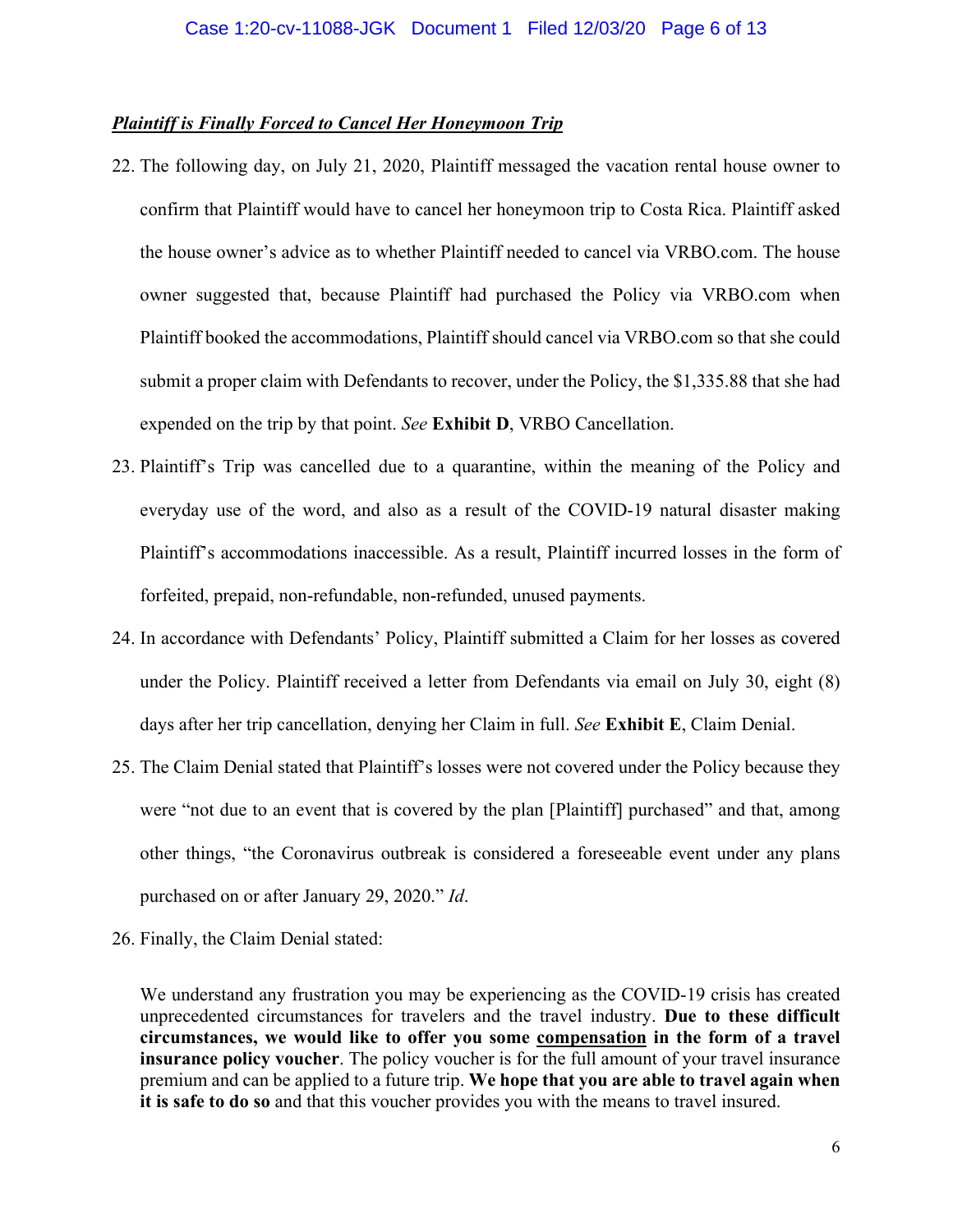# *Id.*

# *Defendants are Liable to Plaintiff for Breach of Contract*

- 27. Travel insurance is intended to provide travelers reimbursement in case of pecuniary or other losses related to travel. Travel insurance covers travel costs if you need to cancel your trip, emergency medical expenses and evacuation, lost baggage, and travel delay expenses.<sup>[12](#page-6-0)</sup>
- 28. Defendants are, and were at all times relevant herein, bound by a contractual duty—under their Policy—to pay benefits "…for the forfeited, prepaid, non-refundable, non-refunded and unused published Payments..."<sup>[13](#page-6-1)</sup> (hereinafter also referred to as "Trip Cancellation Costs") paid by a Policy holder for their trip if they are prevented from taking their trip due to an "unforeseeable Covered Event"[14](#page-6-2) that occurs before departure and while Policy coverage is in effect.
- 29. Plaintiff brings this action on behalf of herself and all other similarly situated individuals nationwide. Plaintiff seeks compensatory damages, injunctive relief, and a declaratory judgment that Defendants breached their contractual duties to all Plaintiffs.

# **CLASS ALLEGATIONS**

30. Pursuant to Federal Rules of Civil Procedure 23(a), 23(b)(1), 23(b)(2), 23(b)(3), and/or

 $23(c)(4)$ , Plaintiff brings this action on behalf of himself and all others similarly situated, and

seeks to represent the following:

## **Nationwide Class**

All persons who purchased or obtained a travel protection Policy from Defendants, and whose claims for reimbursement for Trip Cancellation Costs thereunder were denied after their trips were cancelled due to the COVID-19 pandemic or any events related to or resulting from the pandemic (the "Class").

<span id="page-6-0"></span><sup>12</sup> Tysdal, D., 2018. *The Ultimate Travel Insurance Cheat Sheet*. [ebook] Hingham, Massachusetts: Travel Insurance Review Inc., p.1. Available at: <https://www.travelinsurancereview.net/wp-content/uploads/2018/04/Travel-Insurance-Cheat-Sheet-2018.pdf> [Accessed 4 November 2020].

<span id="page-6-1"></span> $13$  Exhibit A, the Policy, p. 16.

<span id="page-6-2"></span><sup>&</sup>lt;sup>14</sup> Exhibit A, Policy pp. 16-18, "Covered Events."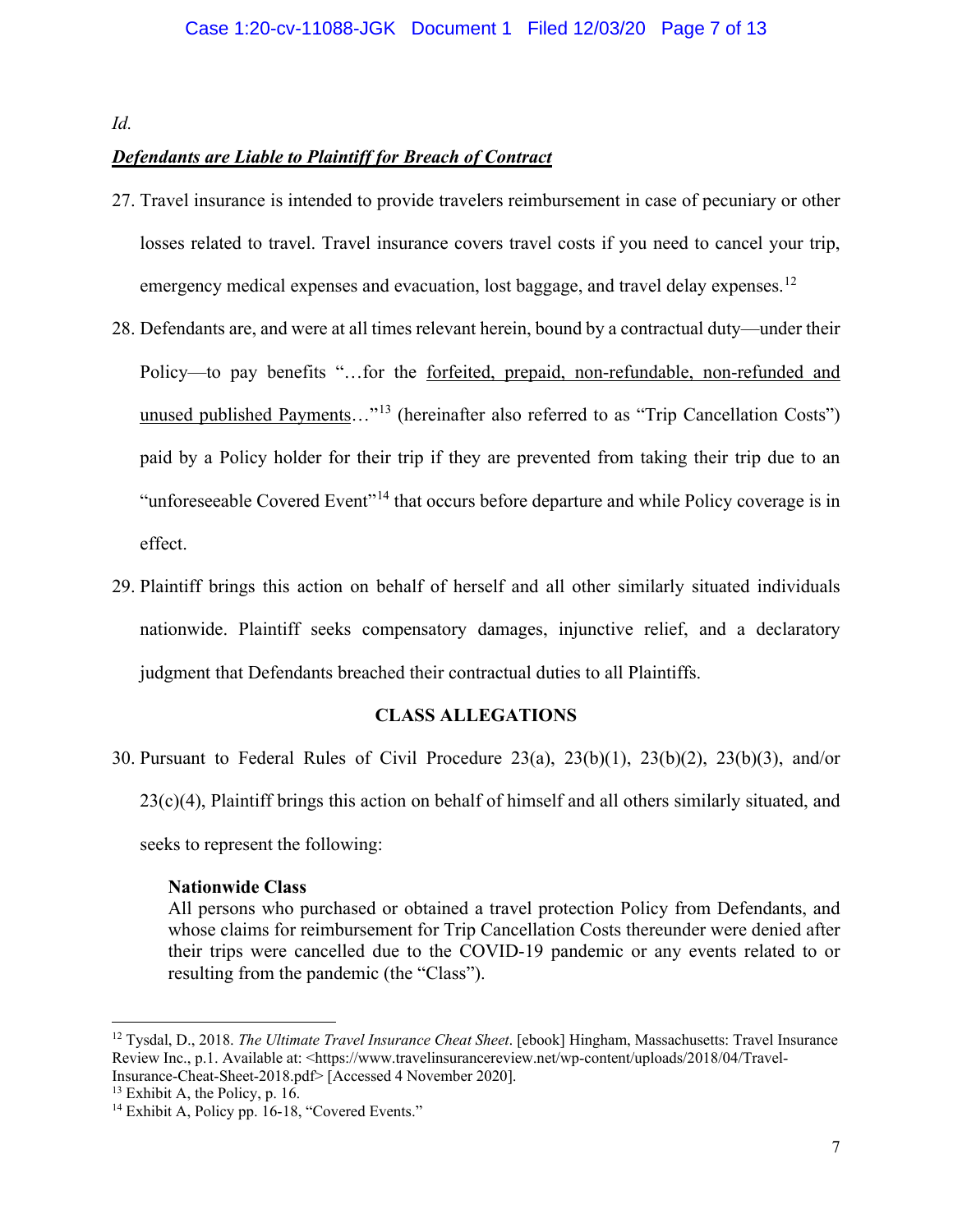31. Plaintiff also seeks to represent the following subclass, pursuant to Federal Rule of Civil Procedure  $23(c)(5)$ :

## **Missouri Class**

All persons in Missouri who purchased or obtained a travel protection Policy from Defendants, and whose claims for reimbursement for Trip Cancellation Costs thereunder were denied after their trips were cancelled due to the COVID-19 pandemic or any events related to or resulting from the pandemic (the "Class").

- 32. Excluded from the class(es) are Defendants, any entities in which Defendants have a controlling interest, any of the officers, directors, or employees of the Defendants, the legal representatives, heirs, successors, and assigns of the Defendants, anyone employed with Plaintiff's counsels' firms, any Judge to whom this case is assigned, and his or her immediate family.
- 33. **Numerosity.** The Class is so numerous that joinder of all members is impracticable. Due to the nature of the insurance involved, the members of the Class are geographically dispersed throughout the United States. While the exact number of Class members is information not readily available at this time, as only Generali possesses the data to determine a numerical figure to indicate the Policies sold throughout the US that have resulted in myriad claims Generali has received from consumers who would qualify as Class Members for purposes of this action, Plaintiff has reasonable belief that there are thousands of potential members in the Class. Generali states on its website that it has a presence in 50 countries in the world and earned a total premium income in excess of  $\epsilon$  69.7 billion (approximately \$80 billion) in 2019, serving 61 million customers worldwide.<sup>[15](#page-7-0)</sup>
- 34. **Typicality.** Plaintiffs' claims are typical of the claims of the other members of the Class she seeks to represent because Plaintiff and all Class members purchased identical coverage from

<span id="page-7-0"></span><sup>15</sup> https://www.generali.com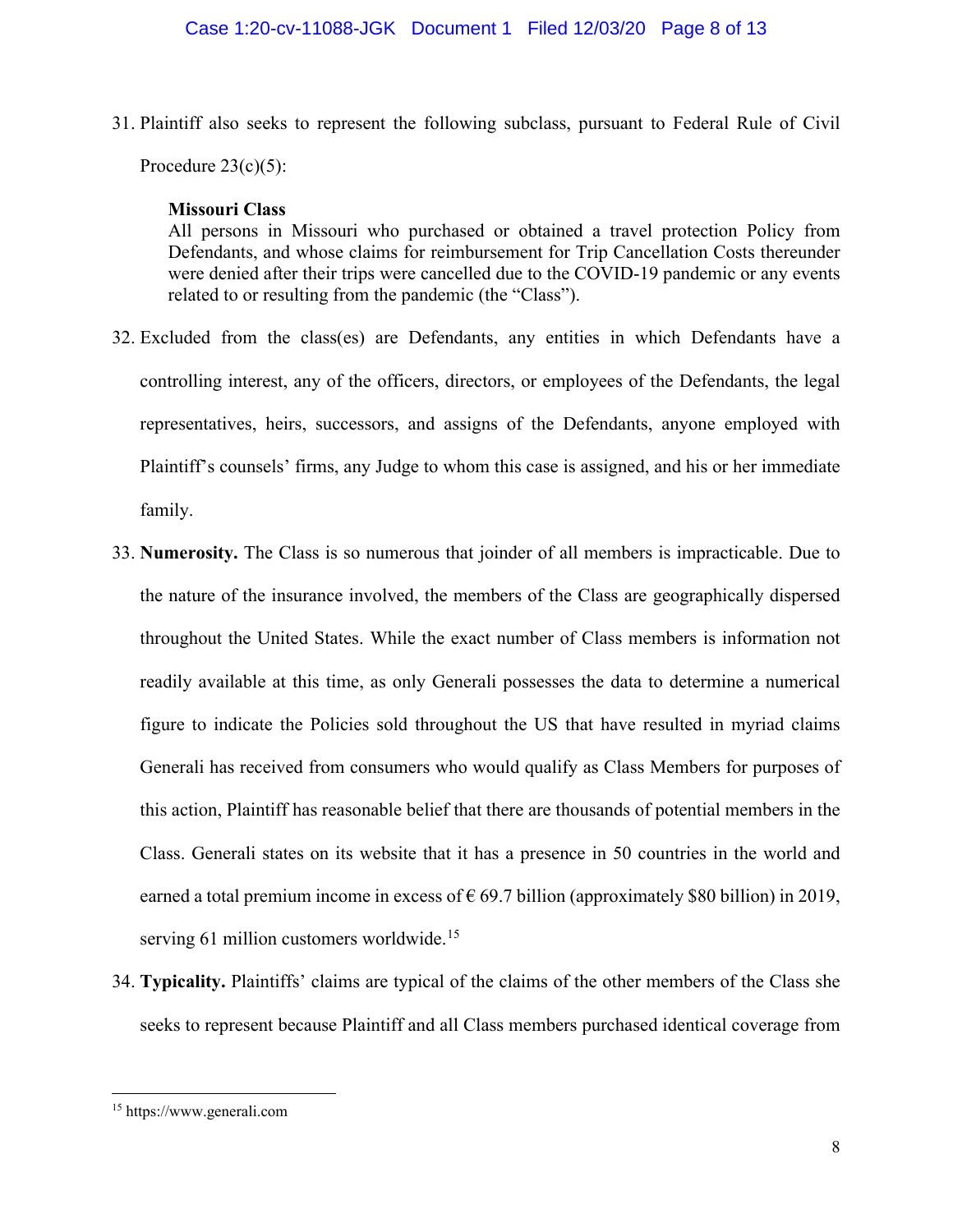#### Case 1:20-cv-11088-JGK Document 1 Filed 12/03/20 Page 9 of 13

Generali containing identical language regarding Trip Cancellation and Covered Events, and all Class members have been improperly denied coverage.

- 35. **Adequacy.** Plaintiff has retained counsel experienced in complex class action and insurance litigation. Plaintiff has no interests which are adverse to or in conflict with other members of the Class. Plaintiff will fully and adequately protect the interests of all members of the Class.
- 36. **Commonality.** The questions of law and fact common to the members of the Class predominate over any questions that may affect only individual members, namely: whether the events caused by the emergence of the COVID-19 pandemic constitute Covered Events under the Policy; whether the effects of any stay-at-home directives, "stop the spread" initiatives, or any other national health or safety warnings issued as a result of the COVID-19 pandemic that precluded Class Members from embarking upon or completing trips for which they purchased Policy coverage, trigger Covered Events under the Policy's terms; and whether the Policy requires Generali to reimburse Policy holders for expenses incurred as a result of trip cancellation due to events caused by the COVID-19 pandemic national disaster.
- 37. **Superiority.** A class action is superior to other available methods for the fair and efficient adjudication of this controversy since joinder of all Class members is impracticable. The prosecution of separate actions by individual members of the Class would impose heavy burdens upon the courts and would create a risk of inconsistent or varying adjudications of the questions of law and fact common to the Class. A class action, on the other hand, would achieve substantial economies of time, effort, and expense, and would assure uniformity of decision with respect to persons similarly situated without sacrificing procedural fairness or bringing about other undesirable results.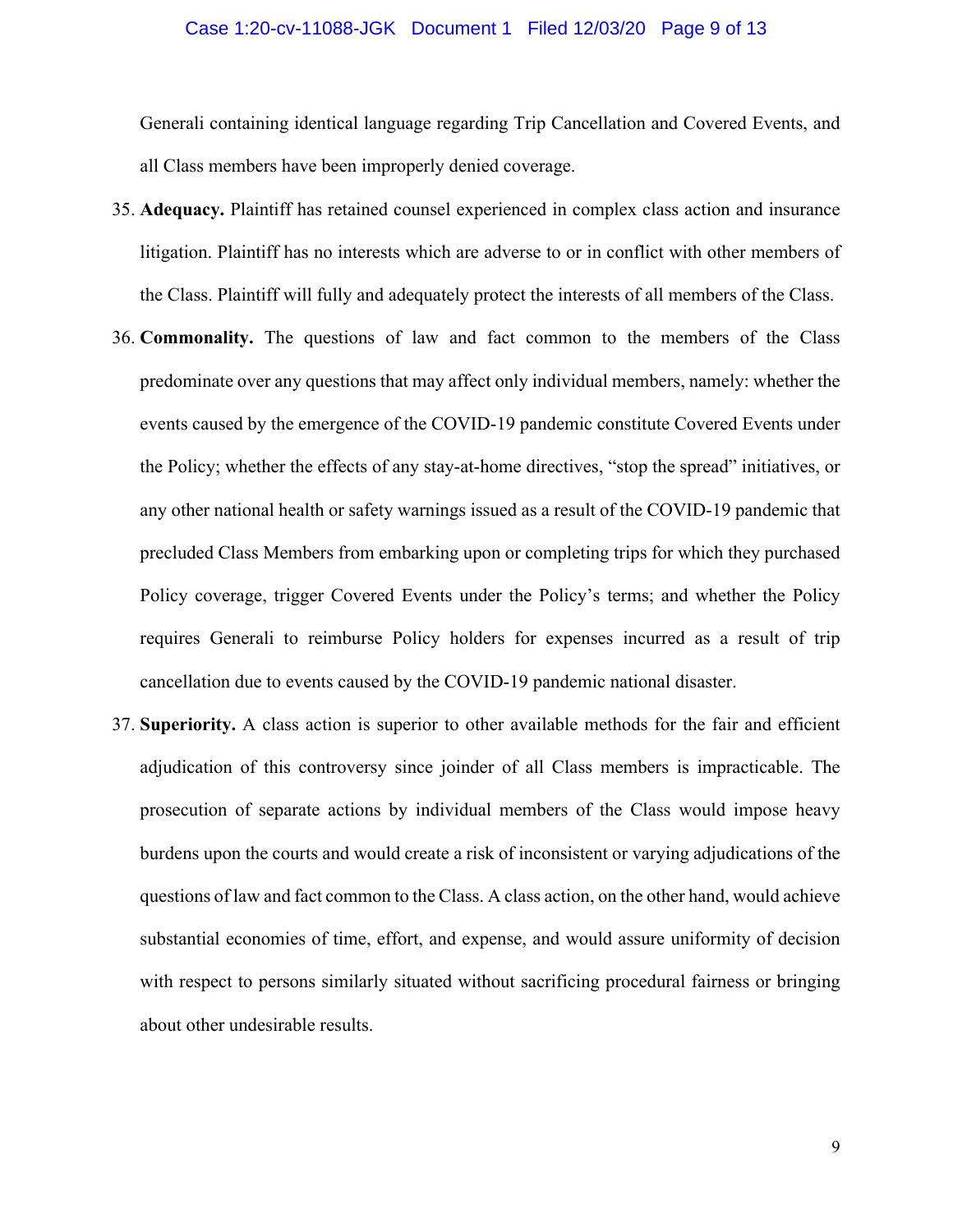38. The interest of the members of the Class in individually controlling the prosecution of separate actions is theoretical rather than practical. The Class is cohesive, and prosecution of the action through representatives would be unobjectionable. The damages suffered by the Class are uniform and generally formulaic, and the expense and burden of individual litigation could preclude them form fair redressal of the wrongs done to them. Plaintiff anticipates no difficulty in the management of this action as a class action.

# **COUNT I: BREACH OF CONTRACT**

## **(On Behalf of the Nationwide Class or, alternatively, the Missouri Class)**

- 39. The preceding paragraphs are incorporated by reference as if fully alleged herein.
- 40. Plaintiff and the class purchased insurance from Defendant and were thereupon issued the Policy.
- 41. The Policy is a valid and enforceable contract between Generali and all policyholders, including Plaintiff and class members.
- 42. Plaintiff and the class members substantially performed their obligations under the terms of the Policy and Class Policies.
- 43. Plaintiff and the class members suffered losses from events that should be reimbursed as results of Covered Events under the Policy.
- 44. Defendants have failed to compensated Plaintiff and class members for their respective losses as required by the Policy.
- 45. As a direct and proximate result of Defendant's breaches, Plaintiff and the class have sustained damages that are continuing in nature in an amount to be determined at trial.

#### **COUNT II: DECLARATORY AND INJUNCTIVE RELIEF**

## **(On Behalf of the Nationwide Class or, alternatively, the Missouri Class)**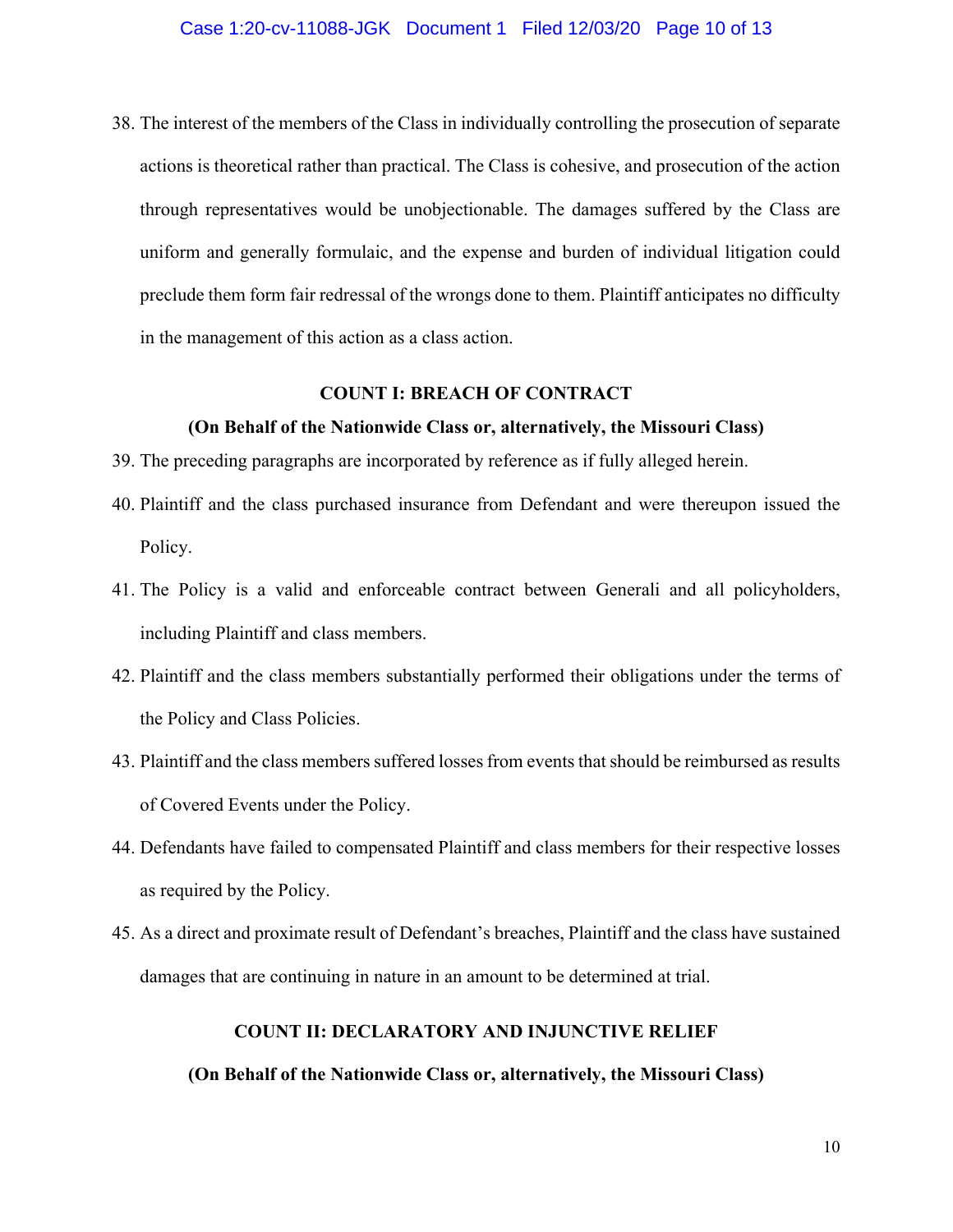### Case 1:20-cv-11088-JGK Document 1 Filed 12/03/20 Page 11 of 13

- 46. The preceding paragraphs are incorporated by reference as if fully alleged herein.
- 47. An actual controversy has arisen and now exists between Plaintiff and the class, on the one hand, and Defendant, on the other, concerning the respective rights and duties of the parties under the Policy.
- 48. Plaintiff contends that Generali has breached the Policy by failing to timely pay Class Members for their respective losses for covered damages.
- 49. Plaintiff, therefore, seeks a declaration of the parties' respective rights and duties under the Policy and requests the Court to declare Generali's conduct unlawful and in material breach of the Policy so as to avoid future controversies that would allow for continual injustices such as the one at issue here, where huge insurance companies take advantage of masses of consumers.
- 50. Pursuant to a declaration of the parties' respective rights and duties under the Policy and Class Policies, Plaintiff further seeks an injunction enjoining Defendant (1) from continuing to engage in conduct in breach of the Policy; and (2) ordering Defendant to comply with the terms of the Policy, including payment of all amounts due to each respective class member under the stated Policy coverages that were extended to them upon purchase.

#### **PRAYER FOR RELIEF**

WHEREFORE, Plaintiff, individually and on behalf of all others similarly situated, requests relief and judgment against Defendant as follows:

(a) That the Court enter an order certifying the class, appointing Plaintiff as a representative of the class, appointing Plaintiff's counsel as class counsel, and directing that reasonable notice of this action, as provided by Federal Rule of Civil Procedure 23(c)(2), be given to the class;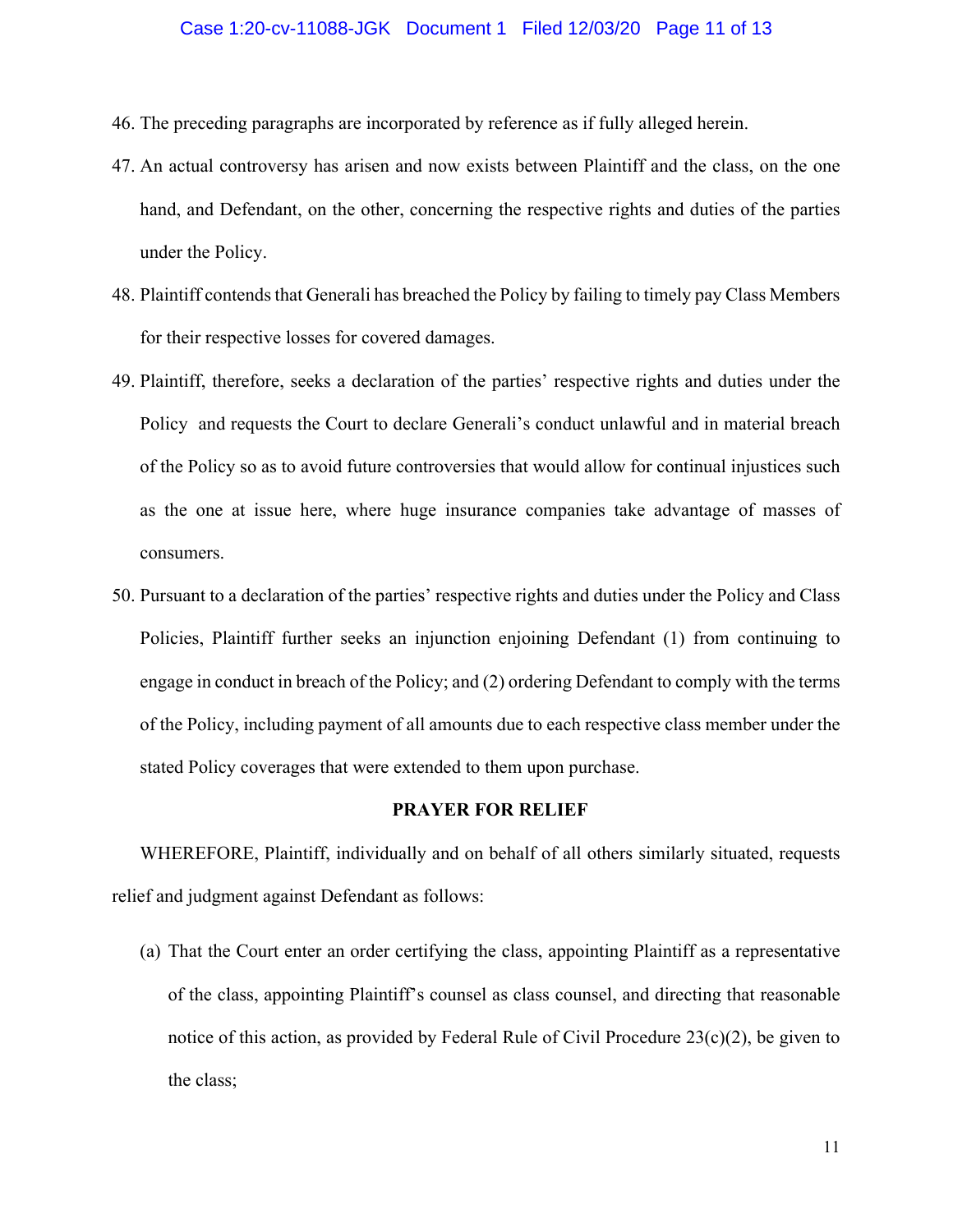- (b) For a judgment against Defendant for the causes of action alleged against it;
- (c) For compensatory damages in an amount to be proven at trial;
- (d) For a declaration that Defendant's conduct as alleged herein is unlawful and in material breach of the Policy and Class Policies;
- (e) For appropriate injunctive relief, enjoining Defendant from continuing to engage in conduct related to the breach of the Policies;
- (f) For pre-judgment and post-judgment interest at the maximum rate permitted by law;
- (g) For Plaintiff's attorneys' fees;
- (h) For Plaintiff's costs incurred; and
- (i) For such other relief in law or equity as the Court deems just and proper.

# **DEMAND FOR JURY TRIAL**

Plaintiff hereby demands a trial by jury on all issues so triable.

December 3, 2020

Respectfully submitted,

# **THE POTTS LAW FIRM, LLP**

*/s/ Derek H. Potts\_\_\_\_\_\_* Derek H. Potts MO Bar No. #44882 POTTS LAW FIRM, LLP 1901 West 47th Place, Ste. 210 Westwood, Kansas 66205 Tel: (816) 931-2230 Fax: (816) 931-7030 Email: dpotts@potts-law.com

*/s/ Dylan H. Potts\_\_\_\_\_\_*

Dylan H. Potts GILL RAGON OWEN, P.A. 425 W. Capitol Avenue, Suite 3800 Little Rock, Arkansas 72201 Tel: (501) 376-3800 Fax: (501) 372-3359